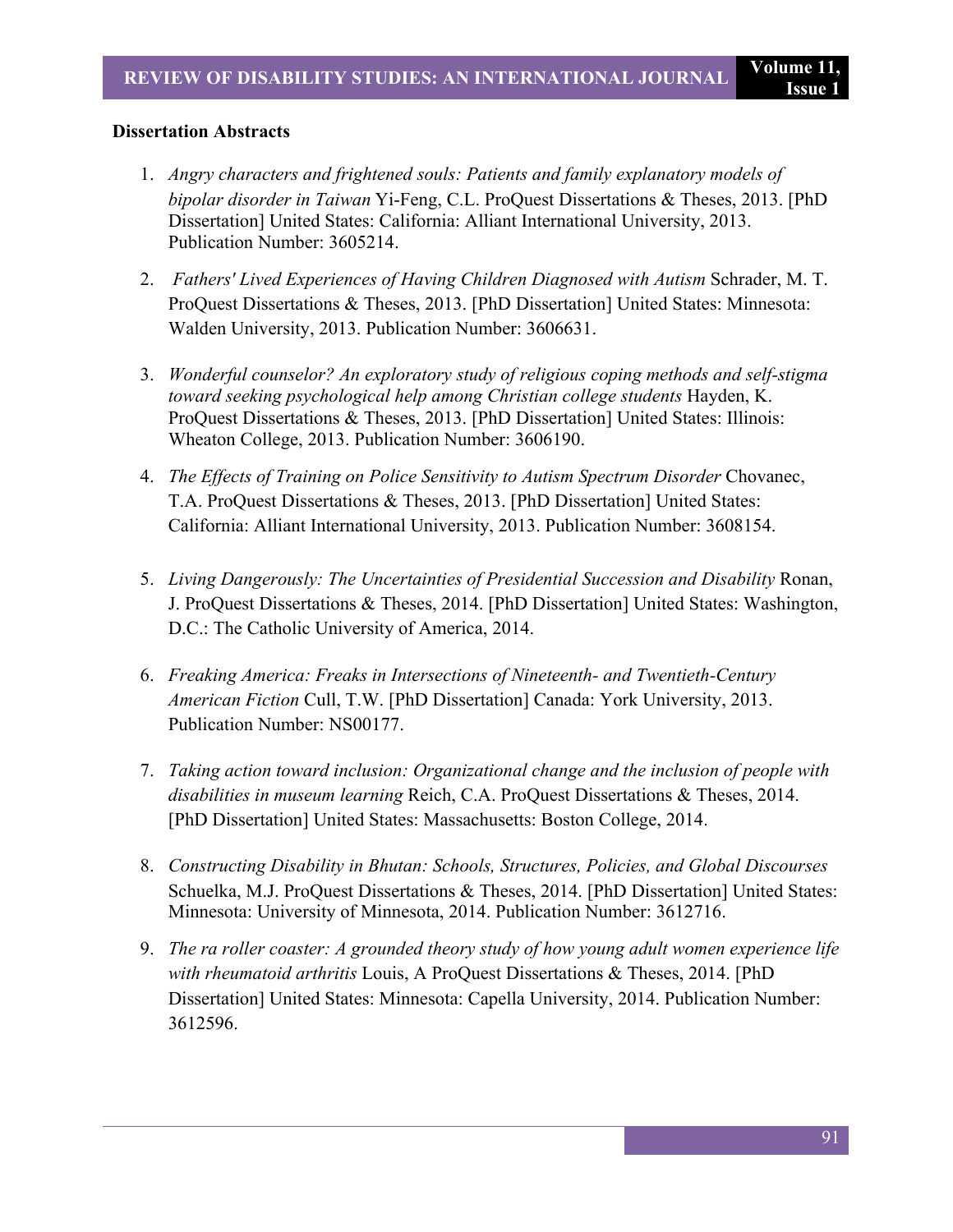- 10. *Museum education and women with visual impairments at the Cummer Museum, with implications for social justice* Heineken, L.V. ProQuest Dissertations & Theses, 2013. [PhD Dissertation] United States: Florida: Florida State University, 2013. Publication Paper: 8565.
- 11. *Exploring the Role of Perceived Religiosity on Daily Life, Coping, and Parenting for Jewish Parents of Children with Autism* Victory, F.R. ProQuest Dissertations & Theses, 2014. [PhD Dissertation] United States: New York: City University of New York, 2014. Publication Paper: 122.
- 12. *Interest, Understanding, and Behaviour: Conceptualizations of Sexuality Education for Individuals with an Autism Spectrum Disorder Using a Socially Inclusive Lens* Gougeon, N.A. ProQuest Dissertations & Theses, 2013. [PhD Dissertation] Canada: University of Ottawa, 2013.
- 13. *Dis/abling a learner diagnosed with autism: The dialectics of learning and development in higher education* Podlucka, D. ProQuest Dissertations & Theses, 2013. [PhD Dissertation] United States: New York: City University of New York, 2013. Publication Paper: 237.
- 14. *Organizing Disability: Producing Knowledge in a University Accommodations Office*  Forbes, S. ProQuest Dissertations & Theses, 2014. [PhD Dissertation] United States: Florida: University of South Florida, 2014. Publication Paper: 5019.
- 15. *Lived Experiences of African Immigrant Males Ages 25-75 who have Type 2 Diabetes* Uzochukwu, M ProQuest Dissertations & Theses, 2014. [PhD Dissertation] United States: Minnesota: Walden University, 2014. Publication Number: 3615624.
- 16. *Adjustment to College among Lower Division Students with Disabilities: An Exploratory Study* McNulty, K.L.A. ProQuest Dissertations & Theses, 2014. [PhD Dissertation] United States: Oregon: Portland State University, 2014. Publication Paper: 1653.
- 17. *Facebook among deaf college students: Deaf-gain and Funds of Knowledge* Cuculick, J. ProQuest Dissertations & Theses, 2014. [PhD Dissertation] United States: New York: University of Rochester, 2014. Publication Number: 3579815.
- 18. *Lived experiences of women with hidden disabilities: A phenomenologically based study* Yee, M.J. ProQuest Dissertations & Theses, 2014. [PhD Dissertation] United States: California: University of San Francisco, 2013. Publication Paper: 80.